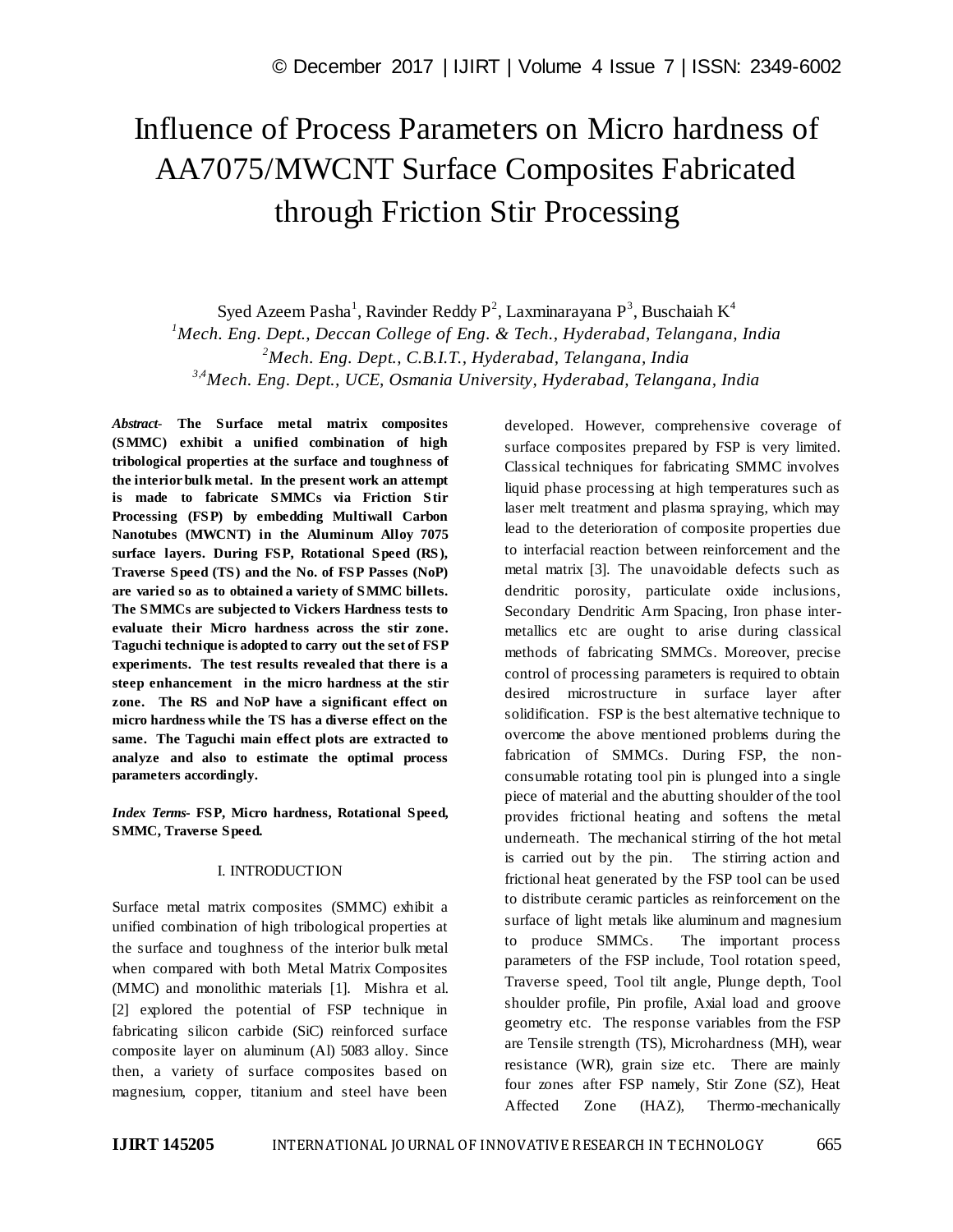Affected Zone (TMAZ) and the Base Metal (BM). The Stir zone is where the SMMC is considered to be formed.

#### II. MATERIALS AND METHODS

#### *A. Matrix Material (Base metal)*

Alluminium Alloy, AA7075 is used as matrix material. The main alloying elements and important properties of AA7075 are as follows:

Table 1 Chemical composition of AA7075 (in wt %)

| Si  |          | Fe   Cu   Mn   Mg   Cr |     |            | $ Z_n $ | Al      |
|-----|----------|------------------------|-----|------------|---------|---------|
|     |          |                        | 2.1 | $0.18$ 5.1 |         |         |
| 0.4 | $0.5$ to | $0.3$ to               |     | to         | to      | Balance |
|     |          |                        | 2.9 | 0.28       | 6.1     |         |

As received AA7075 flats of 6.3 mm thick were cut to 100 mm x 60 mm size by power saw. The Microhardness of as received AA7075 is 67 Hv.

# *B. Multiwall Carbon Nanotubes (MWCNT)*

The MWCNT consist of multiple layers of graphite superimposed and rolled in on them to form a tubular shape. Such cylindrical graphitic polymeric structures have novel properties that make them potentially useful in a wide variety of applications in the field of material science. The important properties of MWCNT that include are Outer Diameter, 5-20 nm, length 1 to 10 microns, bulk density 0.2 to 0.35  $g/cc.$ 

# *C. FSP Machine and Tool*

The entire FSP work was carried out on Semi-Automatic type Vertical Milling Machine, 10 HP, H.M.T. make, whose maximum speed is 3000 rpm. The FSP tool in H13 steel is made with square pin of 4.24 mm side and 4.7 mm long with tool Shoulder diameter of 20 mm hardened to 570 Hv by heat treatment process.

# III. EXPERIMENTAL

The FSP input process parameters such as Rotational Speed, Traverse Speed and No. of FSP passes are varied in three different limits as shown in table 2. The other input parameters that were maintained constant during the process are axial load 5kN, Tool tilt angle  $2^{\circ}$  and the Volume% of MWCNT at 10%. Table 2 FSP Parameters and their levels

| Factor                               | Level | Level | Level         |
|--------------------------------------|-------|-------|---------------|
| Rotational Speed<br>(A)<br>(rpm)     | 900   | 1200  | 1500          |
| Traverse<br>Speed<br>(B)<br>(mm/min) | 30    | 50    | 70            |
| (C) No. of FSP Passes                |       | 2     | $\mathcal{R}$ |

To accommodate above mentioned MWCNT reinforcement particles, a rectangular slot of 1mm width and 2mm deep is cut all along the length and 1 mm offset to the centre line of the AA7075 billet. The Design of Experiments was framed by Taguchi technique. According to the factors and their levels, Taguchi L9 Orthogonal Array was found to be suitable for carrying out the experiments. The design matrix of L9 Orthogonal Array for FSP experiments is as follows:

Table 3 Process parameters as per L9 OA Design Matrix

| Exp.<br>No.    | Rotational<br>Speed (rpm) | Traverse<br>Speed<br>(mm/min) | No.<br>οf<br>Passes |
|----------------|---------------------------|-------------------------------|---------------------|
| 1              | 900                       | 30                            | 1                   |
| 2              | 900                       | 50                            | 2                   |
| 3              | 900                       | 70                            | 3                   |
| 4              | 1200                      | 30                            | $\overline{c}$      |
| 5              | 1200                      | 50                            | 3                   |
| 6              | 1200                      | 70                            | 1                   |
| $\overline{7}$ | 1500                      | 30                            | 3                   |
| 8              | 1500                      | 50                            | 1                   |
| 9              | 1500                      | 70                            | $\mathfrak{D}$      |

Initially, the rectangular slot is cleaned thoroughly and filled with MWCNT powder. The capping (initial) pass was carried out by a pinless tool so as to prevent the possible spilling of MWCNT powder during the FSP passes. Subsequently, the FSP experiments were carried out as per the design matrix.

The Digital Display Micro Hardness Tester - LHV-1000B is used to carry out the tests. The measuring Range of the tester is 5-3000 HV with the Test Force ranging from 10 to 1000 gf. The test load considered is 200 gf and dwell time is 10 seconds.

The Vickers microhardness (HV) of the SMMC billet at all the zones (TMAZ, HAZ and SZ) of cut section is measured and analyzed. It is observed that the significant enhancement of microhardness is found at the stir zone of SMMC samples. Therefore, the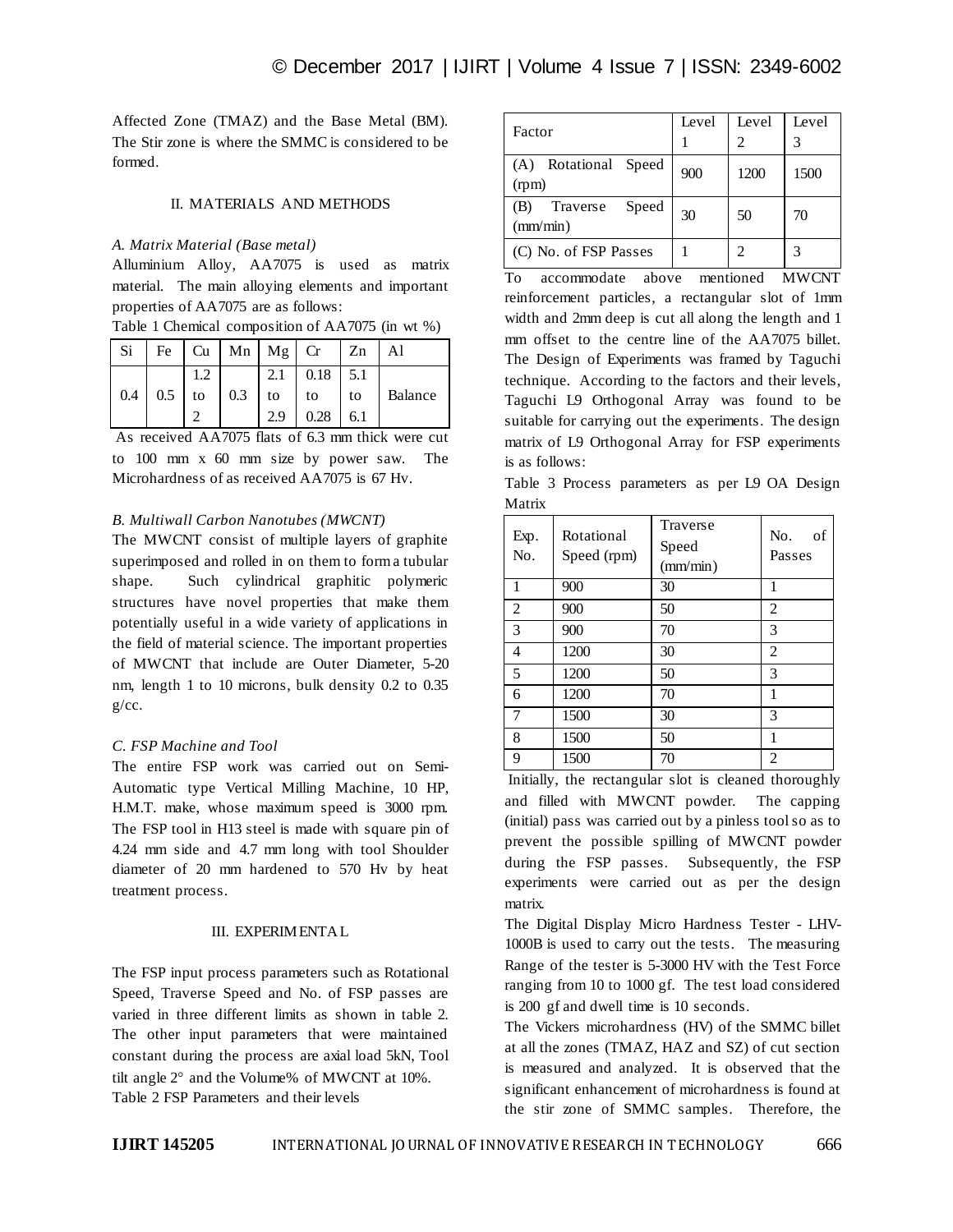microhardness is measured at the stir zone by the indentation made at 1.5 mm beneath the top surface of sample. The microhardness values are measured from the centre of the stir zone on either side (advancing and retreating) at an interval of 1 mm on both side at 7 difference points (3 points on either side and a centre point). The average Vickers Microhardness (HV) at the stir zone is recorded and tabulated in the design matrix.



(a)

Fig. 1 Schematic of the AA7075 billet for FSP Exp IV. RESULTS AND DISCUSSION

The S/N Ratios of the Microhardness values are extracted using the statistical software Minitab-17. Table 4 Microhardness and S/N Ratios

| Exp<br>No.     | <b>RS</b><br>(rpm<br>$\mathcal{E}$ | <b>TS</b><br>$\text{m}/\text{min}$ | No<br>P        | Micro-<br>Hard-<br>ness(Hv) | S/N<br>Ratio<br>(Db) |
|----------------|------------------------------------|------------------------------------|----------------|-----------------------------|----------------------|
| 1              | 900                                | 30                                 | 1              | 92.67                       | 39.3<br>9            |
| $\overline{c}$ | 900                                | 50                                 | 2              | 101.35                      | 40.1<br>2            |
| 3              | 900                                | 70                                 | 3              | 107.94                      | 40.6<br>6            |
| 4              | 1200                               | 30                                 | $\overline{c}$ | 127.38                      | 42.1<br>$\theta$     |
| 5              | 1200                               | 50                                 | 3              | 139.52                      | 42.8<br>9            |
| 6              | 1200                               | 70                                 | 1              | 126.27                      | 42.0<br>3            |
| 7              | 1500                               | 30                                 | 3              | 147.59                      | 43.3<br>8            |
| 8              | 1500                               | 50                                 | 1              | 131.52                      | 42.3<br>8            |
| 9              | 1500                               | 70                                 | 2              | 136.45                      | 42.6<br>9            |

An analysis of the tabulated results reveals that the S/N ratio for the  $7<sup>th</sup>$  FSP Experiment is found to be higher. Further, the analysis of these results is carried out in the subsequent results tables and plots.



Fig. 2 AA7075/MWCNT SMMC billet from FSP Exp  $-2$ 

Taguchi Analysis: Microhardness (Hv) versus RS(rpm), TS(mm/min), NoP

Table 5. Response Table for Signal to Noise Ratios Larger is better

 $NoP$ 

 $NoP$ 

|                |       | Level $RS(rpm)$ $TS(mm/min)$      |  |
|----------------|-------|-----------------------------------|--|
| 1              | 40.04 | 41.61 41.25                       |  |
| $\overline{2}$ | 42.34 | 41.80 41.64                       |  |
| 3              | 42.82 | 41.80 42.31                       |  |
| Delta          | 2.78  | $0.19$ 1.06                       |  |
| Rank           | -1    | -3<br>$\mathcal{D}_{\mathcal{L}}$ |  |

Table 6. Response Table for Means

|               | Level $RS(rpm)$ $TS(mm/min)$ |               |               |  |
|---------------|------------------------------|---------------|---------------|--|
| $\mathbf{1}$  | 100.7                        | 122.5 116.8   |               |  |
| 2             | 131.1                        | 124.1 121.7   |               |  |
| $\mathcal{F}$ | 138.5                        | 123.6 131.7   |               |  |
| Delta         | 37.9                         |               | 1.6 14.9      |  |
| Rank          | - 1                          | $\mathcal{R}$ | $\mathcal{D}$ |  |
|               |                              |               |               |  |

From the above response tables for S/N ratios and Means that is table 5 and table 6, it may be reported that, the influence of the Rotational Speed (RS) is highest on the microhardness of the SMMC samples fabricated through FSP. The No. of Passes of FSP stands second to influence the microhardness of the SMMCs. It is also learnt from the tables that, the effect of the Traverse Speed (TS) is diversified on the microhardness of SMMCs.



Fig. 3 Main Effect Plot for S/N ratios (Data Means)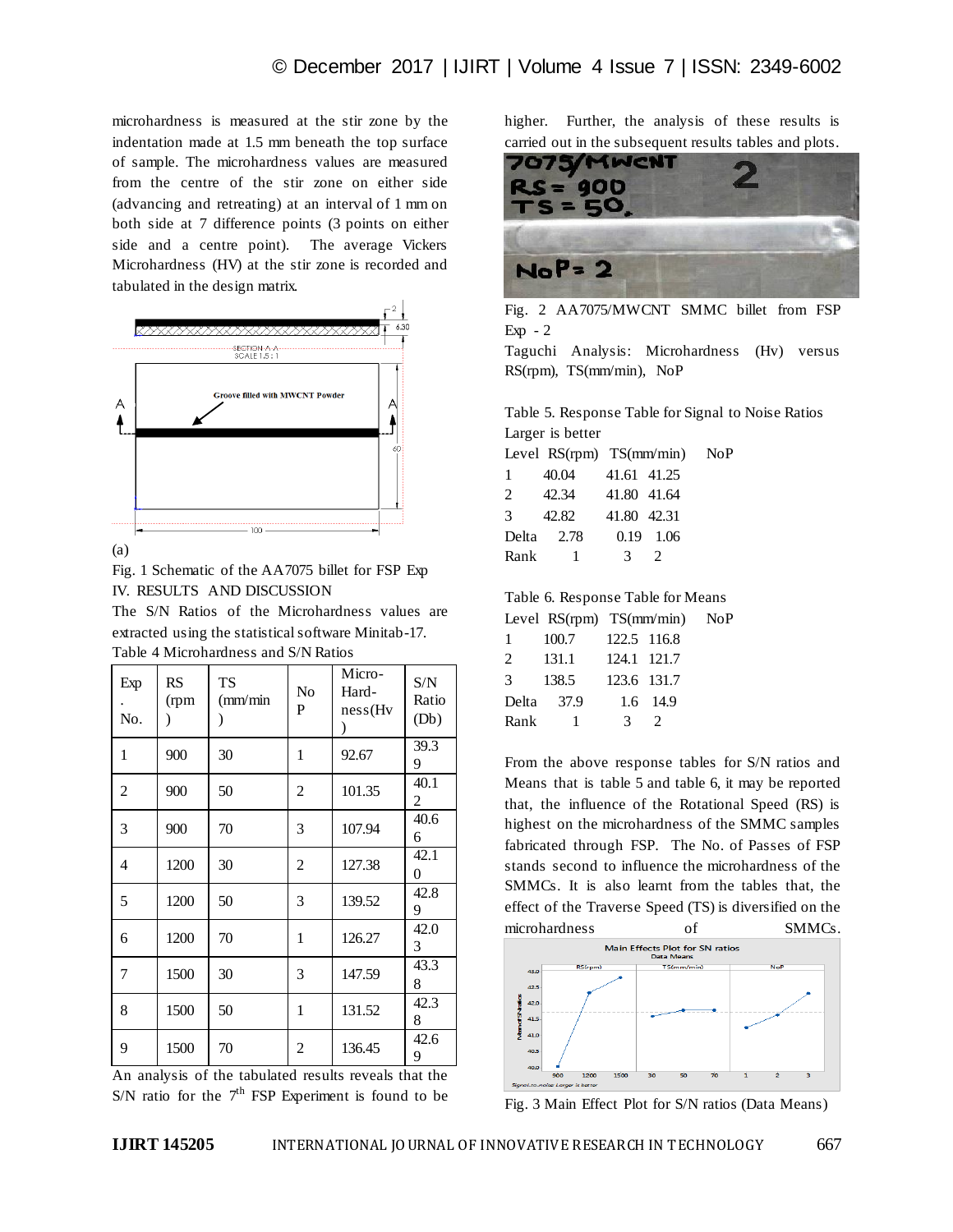From the Main Effect Plot for S/N ratios and Means of the Microhardness Vs the RS, TS and NoP, (Fig. 2 and 3) it is predicted that the optimal set of process parameter is A3B2C3, that is the RS at 1500 rpm, TS at 50 mm/min and No. of Passes (NoP) at 3 passes, from which the maximum (the best) value of Microhardness of the SMMC billets is expected.



Fig. 4 Main Effect Plot for Means (Data Means)

General Linear Model: S/N Ratio versus RS(rpm), TS(mm/min), NoP Factor coding  $(-1, 0, +1)$ Factor Information Factor Type Levels Values RS(rpm) Fixed 3 900, 1200,1500 TS(mm/min) Fixed 3 30, 50, 70 NoP Fixed 3 1, 2, 3

| Source         | D<br>F         | Adj<br><b>SS</b> | Adj<br><b>MS</b> | $F-$<br>Valu<br>e | $P -$<br>Valu<br>e |
|----------------|----------------|------------------|------------------|-------------------|--------------------|
| RS(rpm)        | $\overline{c}$ | 13.254<br>4      | 6.6272<br>0      | 220.8<br>2        | 0.00<br>5          |
| TS(mm/m)<br>n) | $\overline{c}$ | 0.0715           | 0.0357<br>4      | 1.19              | 0.45<br>6          |
| NoP            | 2              | 1.7389           | 0.8694<br>4      | 28.97             | 0.03<br>3          |
| Error          | $\overline{c}$ | 0.0600           | 0.0300<br>1      |                   |                    |
| Total          | 8              | 15.124<br>8      |                  |                   |                    |

Table 7 Analysis of Variance (ANOVA)

Model Summary

 S R-sq R-sq(adj) R-sq(pred) 0.173237 99.60% 98.41% 91.96%

From the ANOVA table if P-value is observed, it can be revealed that, the P-values for RS and NoP provide a significant remark that furnishes a validity for the model, while the P-value for TS gives a notsignificant remark, as the P-value is more than 0.05. From the Model summery the R-Square value is 99.60% which a very good variations in the responses can be observed by changing the factors.

Confirmation Test:

With the obtained optimal set of process parameter, A3B2C3, that is the RS at 1500 rpm, TS at 50 mm/min and No. of Passes (NoP) at 3 passes, the FSP confirmation tests were conducted and the average value for microhardness is obtained as 145.67 Hv. The difference of the microhardness values obtained by optimal set of process parameters and from the Taguchi Design Matrix is

 $147.59 - 145.67 = 1.92$  (1.3%)

which can be a considerable range. Thus the Maximum Microhardness from the optimal set of the process parameters is obtained as 147.59 Hv for AA7075/MWCNT.



Fig. 5 Interaction Plot for Microhardness (Data Means)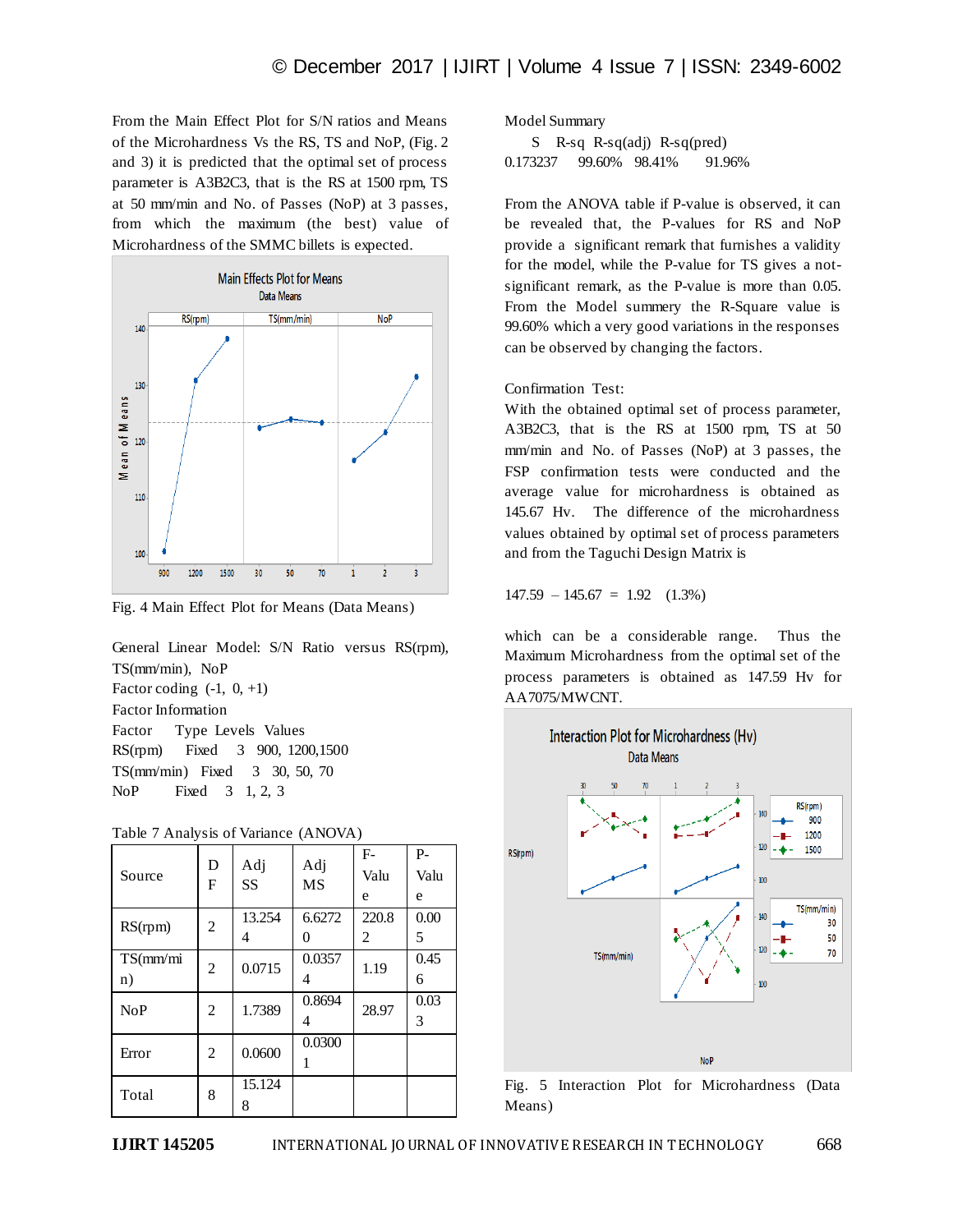From the interaction plots for Hardness, the factors RS and TS show dependency between 1200 rpm at 45 mm/min and also at 55 mm/min at 1500 rpm. While the NoP does not show any dependency on RS at all the three levels. It is also observed that there exist dependency of NoP on TS almost at three levels.

# V. CONCLUSIONS

Following are the conclusions drawn from the Friction Stir processing of the AA7075 with MWCNT to fabricate the Surface MMCs.

- AA7075/MWCNT Surface composites are fabricated through Friction Stir Processing
- Process parameters such as RS, TS and NoP are varied intentionally to variety of SMMCs.
- Taguchi DOE is adopted with L9 Orthogonal Array to carry out FSP experiments.
- Microhardness of the SMMC samples and the S/N ratios of the same is obtained using Minitab-17 software.
- Response table and Main Effect plots are obtained from Minitab to reveal the significant factors and their level.
- Optimal set of process parameters are extracted from the plots.
- Confirmation tests are conducted with optimal set of process parameters to obtain the average microhardness value.
- The value of Microhardness from the confirmation test found in the comfortable acceptance, hence confirmed.
- The ANOVA is conducted to find most significant factor and the relevant interactions plots are extracted to comment and conclude.

#### **REFERENCES**

- [1] Essam R. I. Mahmoud *et. al* 'Fabrication of Surface-Hybrid-MMCs Layer on Aluminum Plate by Friction Stir Processing and Its Wear' I.J. Materials Transactions, Japan Institute of Metals Vol. 50, No. 7 (2009) pp. 1824 to 1831.
- [2] R.S.Misra, Z.Y.Ma and I. Charith, 'Friction Stir Processing: a novel technique for fabrication of Surface Composite' Materials Science and Engineering A341 (2003) 307-310
- [3] Meng, C., Cui, H.-c., Lu, F.-g., Tang, X.-h., 2013. Evolution behavior of TiB2 particles during laser welding on aluminum metal matrix composites reinforced with particles. Transactions of Nonferrous Metals Society of China 23, 1543-1548. doi:10.1016/s1003-63
- [4] Essam R. I. Mahmoud *et. al* 'Fabrication of Surface-Hybrid-MMCs Layer on Aluminum Plate by Friction Stir Processing and Its Wear' I.J. Materials Transactions, Japan Institute of Metals Vol. 50, No. 7 (2009) pp. 1824 to 1831.
- [5] Lee CJ, Huang JC, Hsieh PJ "Mg based nanocomposites fabricated by Fricion Stir Processing. Scripta Materialia 54(2006) pp 1415 to 1420
- [6] D.J.Llyod, 'Particulate reinforced Aluminum and Magnesium Matrix Composites' Journal of International Materials Review, Vol.39 1994, Issue 1
- [7] Rosso M, 'Ceramic and metal matrix composites: Routes and properties' Journal of Materials Processing Technology 2006, 175 (1), 364–375.
- [8] Zadra and Girardini [15Zadra, M.; Girardini, L. 'High-performance, low-cost titanium metal matrix composites'. Materials Science and Engineering: A 2014, 608, 155–163.
- [9] Moustafa, S.F.; Abdel-Hamid, Z.; Abd-Elhay, A.M. 'Copper matrix SiC and Al2O3particulate composites by powder metallurgy technique'. Materials Letters 2002, 53 (4), 244–249.
- [10] Kayikci, R.; Savaş, O. 'Fabrication and properties of functionally graded Al/AlB2composites'. Journal of Composite Materials 2014. doi:0021998314541490.
- [11] Manna, A.; Bains, H.S.; Mahapatra, P.B. 'Experimental study on fabrication of Al—  $Al_2O_3/Gr_p$  metal matrix composites'. Journal of Composite Materials 2011, 45 (19), 2003–2010.
- [12] P.R. Guru, F.Khan MD, S.K.Panigrahi, G.D.Janaki Ram, 'Enhancing strength, ductility and machinability of a Al-Si cast alloy by Friction Stir Processing' Jounal of Manufacturing processes, 18 (2015), 67-74.
- [13] R. M. Miranda, J. Gandra and P.Vilaça Surface Modification by Friction Based Processes, Book Published in May 2013, ISBN 978-953-51-1149- 8, DOI: 10.5772/55986